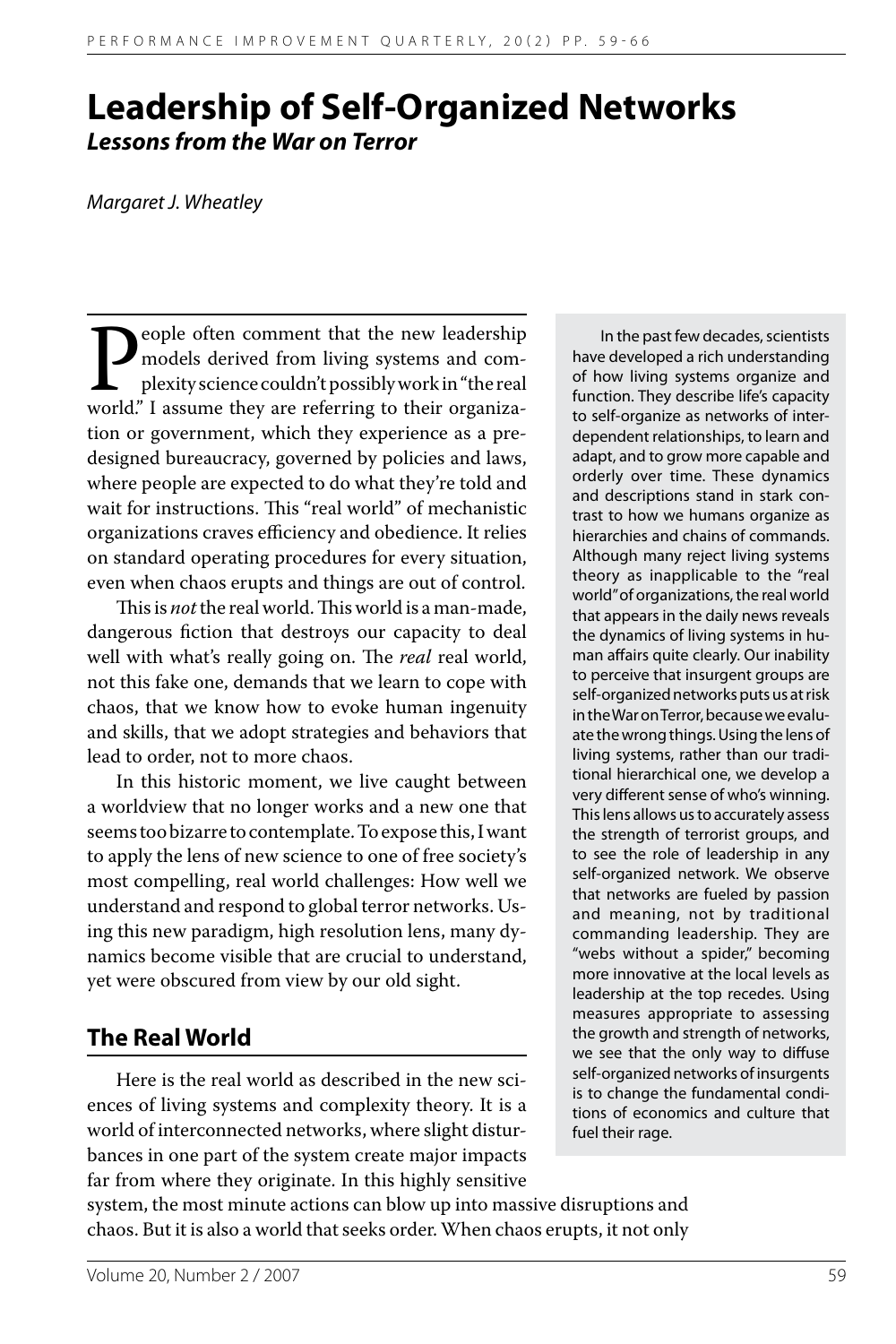disintegrates the current structure, it also creates the conditions for new order to emerge. Change always involves a dark descent into meaninglessness where everything falls apart. Yet if this period of dissolution is used to create new meaning, then chaos gives way to the emergence of new order.

This is a world that knows how to organize itself without command and control or charisma. Everywhere, life self-organizes as networks of interdependent relationships. When individuals discover a common interest or passion, they organize themselves and figure out how to make things happen. Self-organizing evokes creativity and results, creating strong, adaptive systems. Surprising new strengths and capacities emerge from new relationships.

In this world, the "basic building blocks" of life are relationships, not individuals. Nothing exists on its own or has a final, fixed identity. We are all "bundles of potentiality" as one quantum scientist describes things. Relationships evoke these potentials. We change as we meet different people or are in different circumstances.

And strangest of all, scientists cannot find any independent reality that exists without our observations. We create reality through our acts of observation. What we perceive becomes true for us and it is our own version of reality that becomes the lens through which we interpret events. This is why two people can experience the same event or look at the same information and have very different descriptions of it.

This real world stands in stark and absolute contrast to the world invented by Western thought during the past 400 or so years. We believe that people, organizations and the world are machines, and we organize massive systems to run like clockwork in a steady-state world. The leader's job is to create stability and control because, without human intervention, there is no hope for order. Without strong leadership, everything falls apart. It is assumed that most people are dull, not creative, that people need to be bossed around, that new skills only develop through training. People are motivated using fear and rewards; intrinsic motivators such as learning, contributing and compassion are trivialized. These beliefs have created a world filled with disengaged workers who behave like robots, struggling in organizations that become more chaotic and ungovernable over time.

And most importantly, as we cling ever more desperately to these false beliefs, we destroy our ability to respond to the major challenges of these times.

#### **Leadership of Terrorist Networks**

How is it possible that a few thousand enraged people can threaten the stability of the world? How is it possible that the most powerful governments on earth find themselves locked in a costly and fearsome struggle, increasingly powerless to suppress the actions of a small group of fanatics? It's unpleasant to acknowledge the power and success of global terror networks, but they are among the most effective and powerful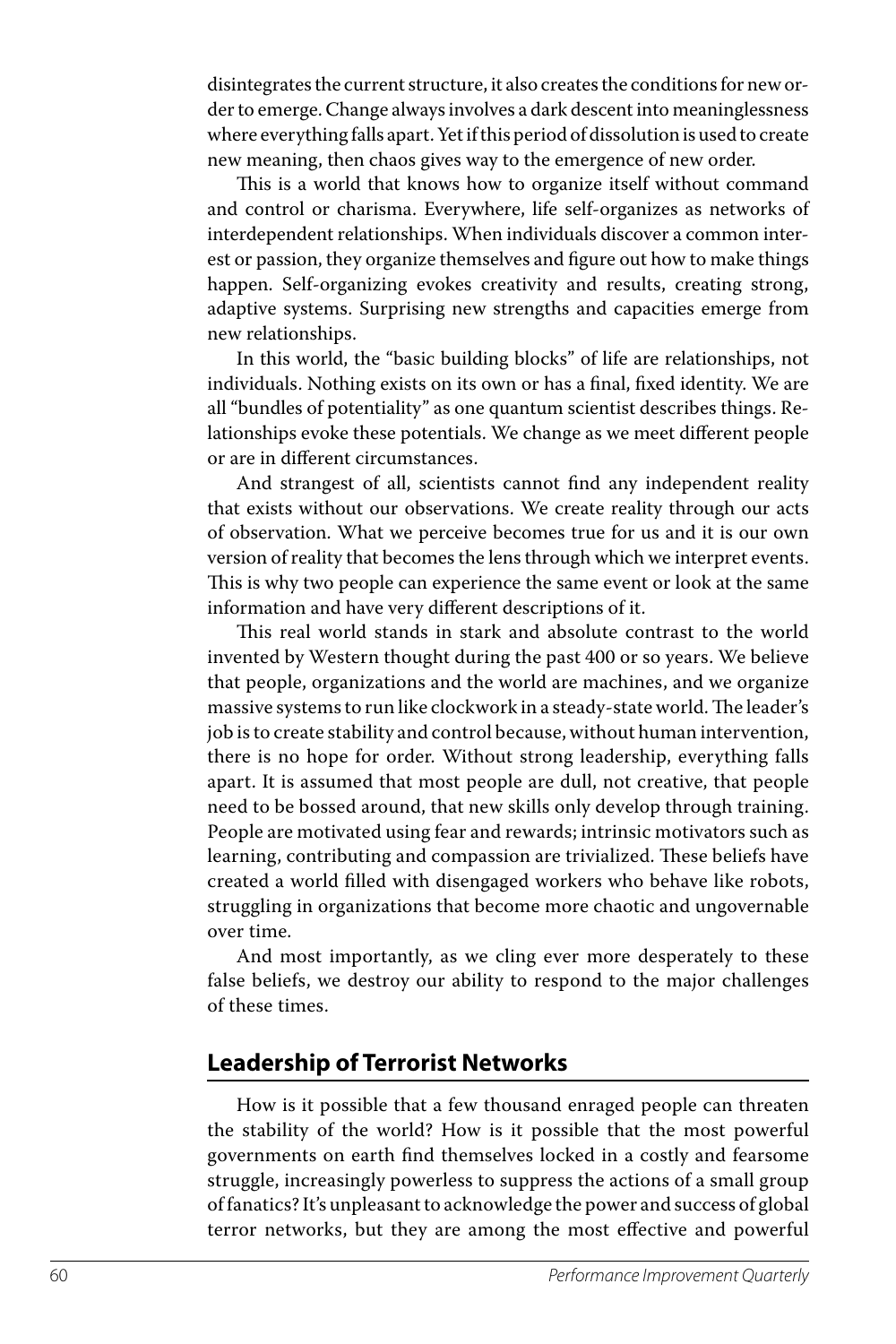organizations in the world today, changing the course of history. They do this without formal power, advanced technology, huge budgets, or large numbers of followers.

Although terrorist networks are very different from traditional organizations, they do meet the criteria generally used to judge effective leadership. These criteria include the abilities to communicate a powerful vision, to motivate people to work hard, to achieve results, to innovate, and to implement change. We ask leaders to create resilient organizations able to survive disruptions and crises, that grow in capacity, that don't lose their way, that continue to progress through a succession of leaders.

If we apply these criteria to the leaders of terrorist networks, they come out with high marks. It's difficult to acknowledge them as our teachers, but we have much to learn from them about innovation,

motivation, resiliency and the effective leadership of networks.

New science explains the behavior of networks in great detail because this is the only form of organization used by living systems (see Capra, 1996; Wheatley & Kellner-Rogers, 1996). The lens of living systems allows us to peer into these terrorist organizations and explore the causes of their success. We can also see how to respond in ways that ensure we stop contributing to their proliferation.

**We frequently fight blind in the war on terror because we use factors that apply to our world but not to theirs, to the behavior of hierarchical organizations, not to networks**.

We frequently fight blind in the war on terror because we use factors that apply to our world but not to theirs, to the behavior of hierarchical organizations, not to networks. Failing to use the right lens, we think we are winning. We assess whether bin Laden is still a threat, whether Al-Qaeda is losing its strength, by evaluating its leaders' ability to give orders or to communicate using advanced technology. We assume that Al-Qaeda is weaker now that it's charismatic leader is on the run, hiding in caves, perhaps even dead. We assume that if we prevent communication, terrorists won't receive their orders and therefore won't launch attacks. We assume that if we kill the top leaders, if we decapitate their organization, that young terrorists will slink away from this anarchic, leaderless group.

U.S. military commanders frequently acknowledge they are fighting a new kind of enemy. They describe this enemy as one who learns, changes, and adapts. As soon as U.S. soldiers figure out insurgents' strategies, they change them. Think about the vast resources nations spend on defending themselves against the *last* terrorist attack, even though experience teaches that they never repeat themselves.

The Army's long-term strategy is to develop a fighting force that is as adaptive, nimble and smart as insurgents. (The ten year plan is to develop many more Special Forces.) The military has studied the behavior of networks and the emergence of "netwars" for many years. Before 9/11, they warned of the proliferation of networks, not only transnational terrorist groups, but also black market sales of WMDs, drug and crime syndicates,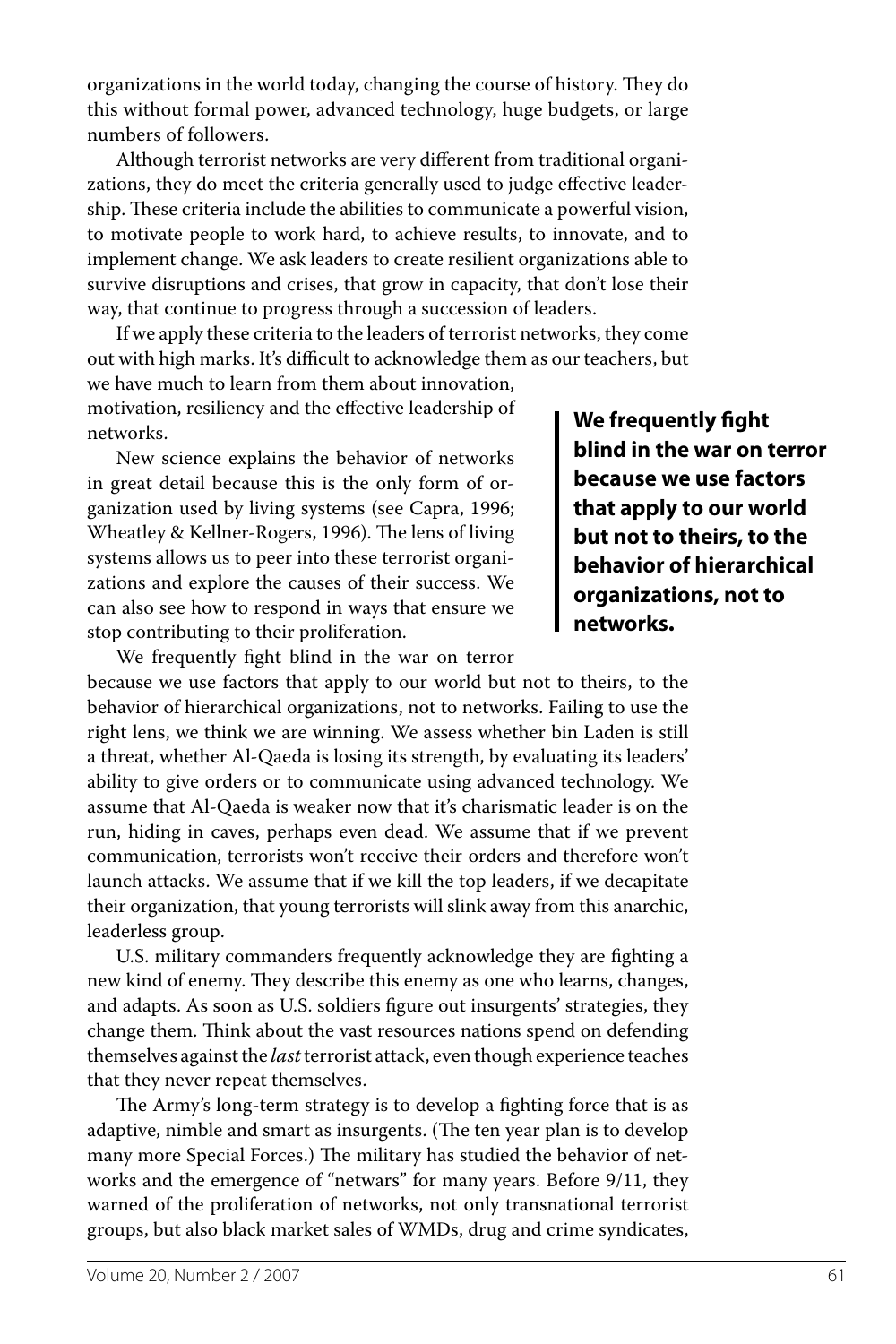fundamentalist and ethno-nationalist movements, immigration smugglers, urban gangs, back-country militias and militant single-issue groups (Arquilla & Ronfeldt, 2001, p. 6). As networks, these groups operate in small, dispersed units that can deploy nimbly, anywhere, anytime. They know how to penetrate and disrupt, as well as elude and evade. Many groups are leaderless (Arquilla & Ronfeldt, 2001, p. ix). They also attack by "swarming," suddenly appearing from multiple directions, coalescing quickly and secretly, then disintegrating as quickly as they appeared (Arquilla & Ronfeldt, 2001, p. 12; also Rheingold, 2002).

Although these groups appear leaderless, they in fact are well-led by their passion, rage and conviction. They share an ideal or purpose that gives them a group identity and which compels them to act. They are geographically separate, but "all of one mind" (Arquilla & Ronfeldt, 2001, p. 9). They act free of constraints, encouraged to do "what they think is best" to further the cause. This combination of shared meaning with freedom to determine one's actions is how systems grow to be more effective and well-ordered. The science thus predicts why terrorist networks become more effective over time*. If individuals are free to invent their own ways to demonstrate support of their cause, they will invent ever more destructive actions, competing with one another for the most spectacular attack.*

People who are deeply connected to a cause don't need directives, rewards, or leaders to tell them what to do. Inflamed, passionate, and working with like-minded others, they create increasingly extreme means to support their cause. Describing Al Qaeda's success, network analyst Barabási notes: "Bin Laden and his lieutenants did not invent terrorist networks. They only rode the rage of Islamic militants, exploiting the laws of self-organization along their journey" (2002, p. 224). An insurgency is not "as is often depicted, a coherent organization whose members dutifully carry out orders from above, but a far-flung collection of smaller groups that often act on their own or come together for a single attack" (Filkins, 2005). In this way, movements that begin as reasonable most often migrate to more extremist measures, propelled there by their members' zealousness. And with passions inflamed, growth is assured. The dramatic acts of one small group inspire many copycat actions in places far distant.

Over time, a network is fueled more by passion than by information. Networks begin with the circulation of information. This is how members find each other, learn from each other and develop strategies and actions. Most attempts for disrupting network activities focus on how to interfere with their communications. But once the network has momentum, it is passion and individual creativity that propel it forward. Communication is still essential for large coordinated attacks, but the proliferation of small, disconnected, lethal attacks does not require information. It only requires passionate commitment and a willingness to martyr oneself. Therefore, as the anger of network members grows in intensity, information plays a lesser role and personal innovation takes over. When we succeed in disrupting network communications, we also incite more local rage. Individuals may not be able to communicate with each other but, in their isolation, they be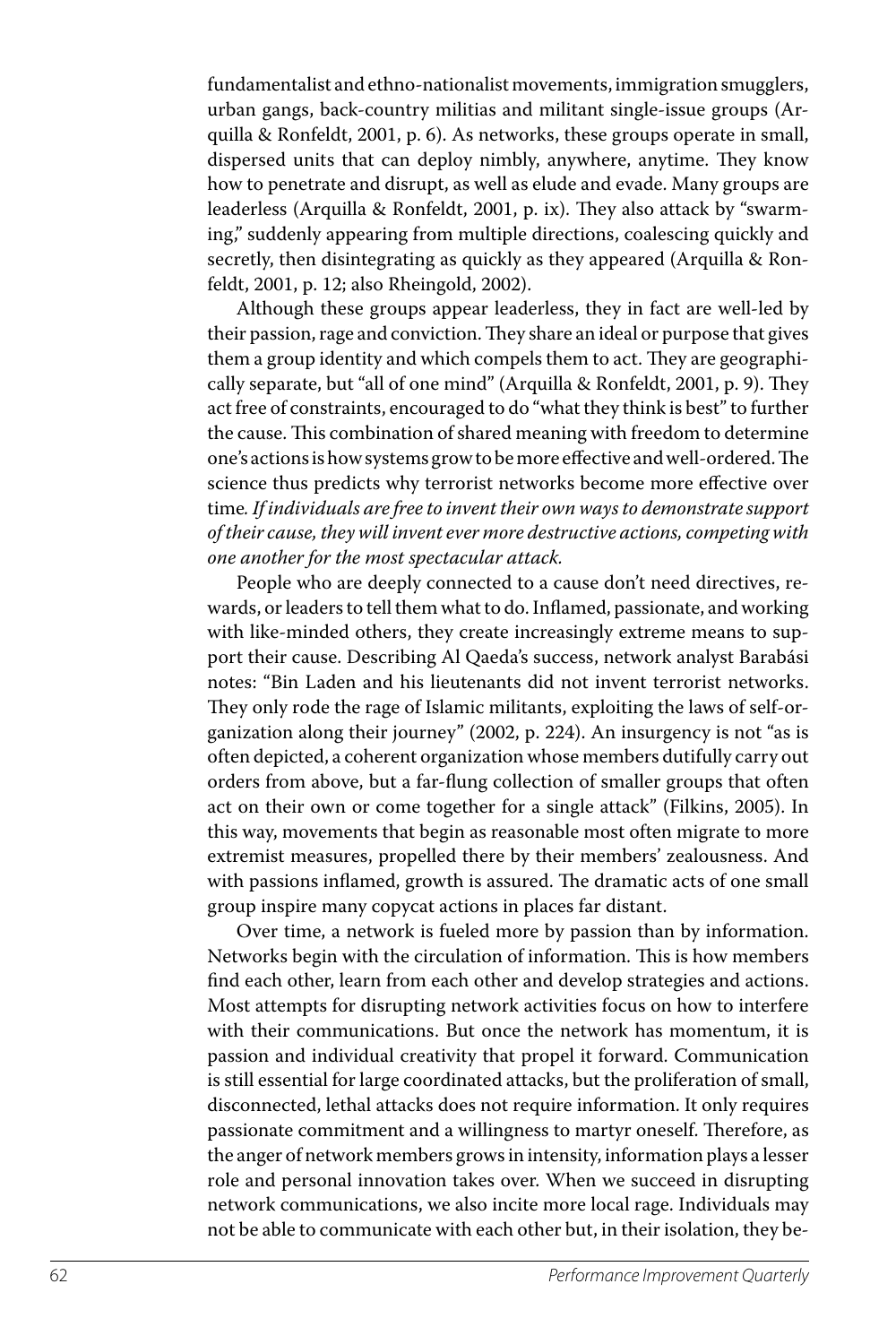come more creative in designing their own deadly attacks. So we can never adequately measure our success in disrupting a network by only measuring how well we are disrupting their communications.

The essential structure of any network is horizontal, not hierarchical, and ad hoc, not unified. This broad dispersal makes it difficult to suppress any rebel group. "Attack any single part of it, and the rest carries on largely untouched. It cannot be decapitated because the insurgency, for the most part, has no head" (Filkins, 2005). What appears as atomized and fragmented is, in fact, far more lethal than an organized military force. Bruce Hoffman, a Rand Corporation terrorism expert states: "There is no center of gravity, no leadership, no hierarchy; they are more a constellation than an organization….They have adopted a structure that ensures their longevity" (Filkins, 2005).

These descriptions and dynamics do not surprise anyone familiar with living systems science and its observations of how networks self-organize. Networks possess amazing resiliency. They are filled with redundant nodes, so that one picks up if another goes down. And human networks always organize around shared meaning. Individuals respond to the same issue or cause and join together to advance that cause. For humans, meaning is a "strange attractor"—a cohering force that holds seemingly random behaviors within a boundary (see Ch. 7, Wheatley, 2006). What emerges is coordinated behaviors without control, leaderless

If individuals are free to invent their own ways to demonstrate support of their cause, they will invent ever more destructive actions, competing with one another for the most spectacular attack.

organizations that are far more effective in accomplishing their goals.

When we think of organizations as machines, we remain blind to the power of self-organized networks. We keep looking for the leader. We assess an insurgency by whether its leader is visible, available and able to communicate with his forces. This is a profound and dangerous misperception of the leader's role. In early 2006, I listened to interviews with U.S. analysts trying to assess whether bin Laden was still a threat. They were looking at traditional organizational attributes: visibility, technology, chain of command, ability to issue orders, communication channels. Against those criteria, it seemed that bin Laden's power had been severely reduced. But one network expert, Daniel Benjamin, said, "what is working most efficiently is the idea, not the organization" and another, Lock Johnson, pointed out rather than issuing direct orders, "bin Laden is a figure of influence" (Northam, 2006). And Barabási warns that: "Because of its distributed self-organized topology, Al Qaeda is so scattered and self-sustaining that even the elimination of Osama bin Laden and his closest deputies might not eradicate the threat they created. It is a web without a true spider" (2002, p. 223).

The science of how networks emerge out of chaos, organize around shared meaning, and grow more effective provides new and more accurate measures for assessing the strength of Al Qaeda and other insurgencies. These measures focus not on size, structure or chain of command, but on meaning and emotions. They are startlingly different to the traditional ones we use.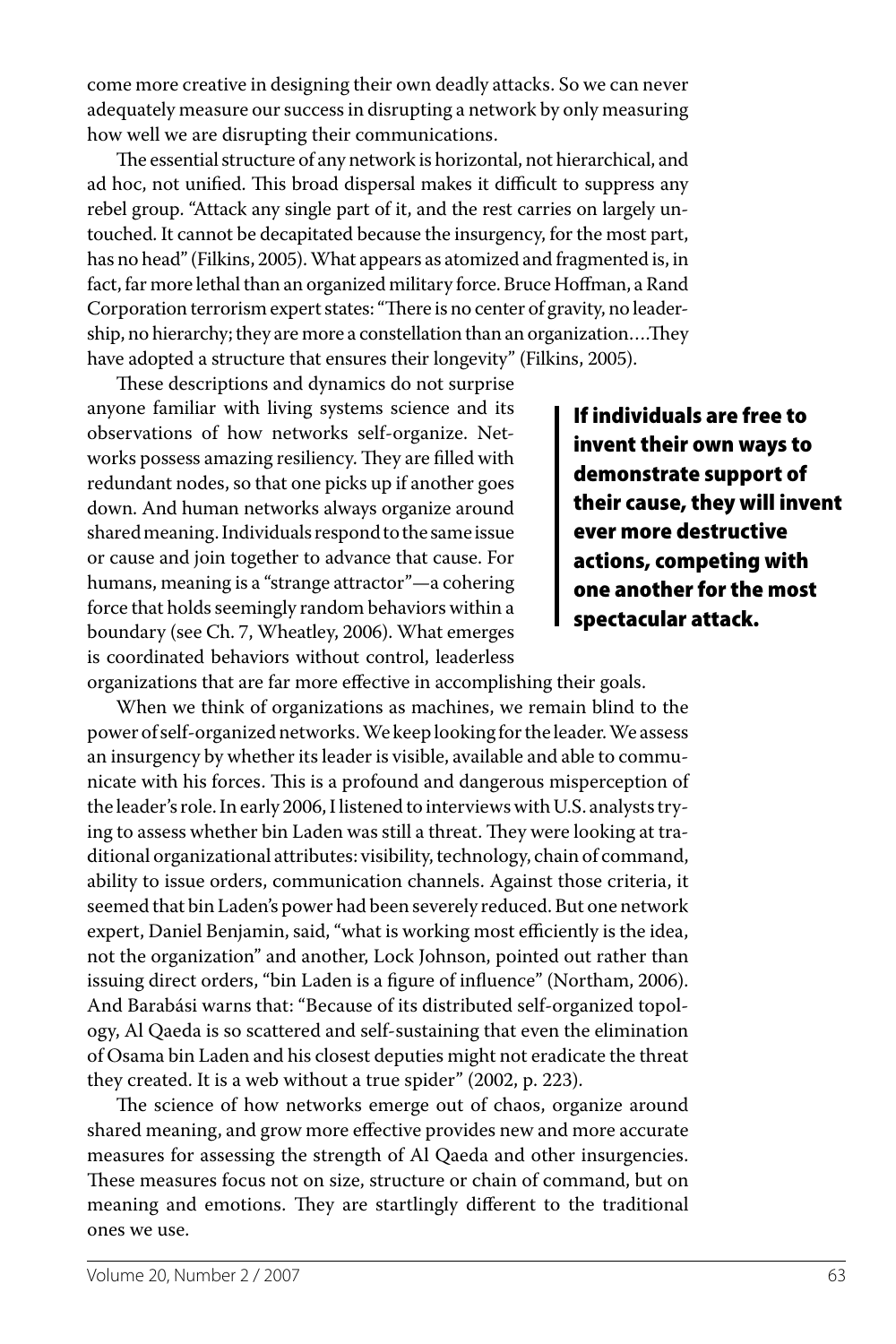- 1. Is membership growing? British authorities now admit that the number of U.K. terrorists, often citizens raised in England, has risen from a few hundred to many thousands in the past few years.
- 2. Beyond counting the number of insurgents, can we assess their passion and rage? Are terrorists also angrier? One measure of rage would be to notice what triggers reactions and demonstrations. (Recent examples include the Danish cartoons in 2005 and Pope Benedict's statements in 2006.) Other measures would be the number of attacks, as well as incendiary public rhetoric.
- 3. Is there a predictable pattern to attacks? Or are they becoming more varied? Greater variety of attacks indicates increased local initiative and less reliance on a central command.
- 4. Where are attacks occurring? More attacks in surprising places is evidence that the network is growing in scale and reach.
- 5. What is the impact of our actions? Do our responses fan the flames or pacify the situation?
- 6. What is the leader's influence? Do people parrot back his interpretations or do they debate them? How does the leader's appearance (in any form) affect the behavior of his followers? Is there any correspondence between the number of attacks and these announcements? Or do attacks continue to escalate independent of his presence? If attacks increase without his visibility, this indicates the network's momentum, "a web without a spider."
- 7. To determine the network's resiliency, what happens when a node or cell is destroyed? Does this diminish the number of attacks or do they shift to new locations?

These and other measures would lead to a very different assessment of who is winning the war on terror. If networks grow from passion, if Al Qaeda "rides the rage" of angry Islamic militants, then the best strategy for immobilizing terrorist networks is not to kill their leaders, but to defuse the sources of their anger and stop inciting them further. Many network analysts arrive at a similar conclusion—we can only win the war on terror by eliminating the causes of rage. As long as our actions provoke their anger, we can expect more terrorists, more extreme attacks, and the continuing destabilization of the world by a small group of people. Barabási states: "If we ever want to win the war, our only hope is to tackle the underlying social, economic, and political roots that fuel the network's growth. We must help eliminate the need and desire…to form links to terrorist organizations by offering them a chance to belong to more constructive and meaningful webs" (2002, p. 224) We might win small and discrete battles, we might break up different cell groups, but if we do nothing to eliminate their rage, people will continue to form these deadly networks and "the net war will never end" (Barabási, 2002, p. 224).

Similar clarity pervades the work of military strategist and advisor Thomas Barnett, who links economic progress to national security. Barnett notes that one-third of humanity lives outside the global economy in "the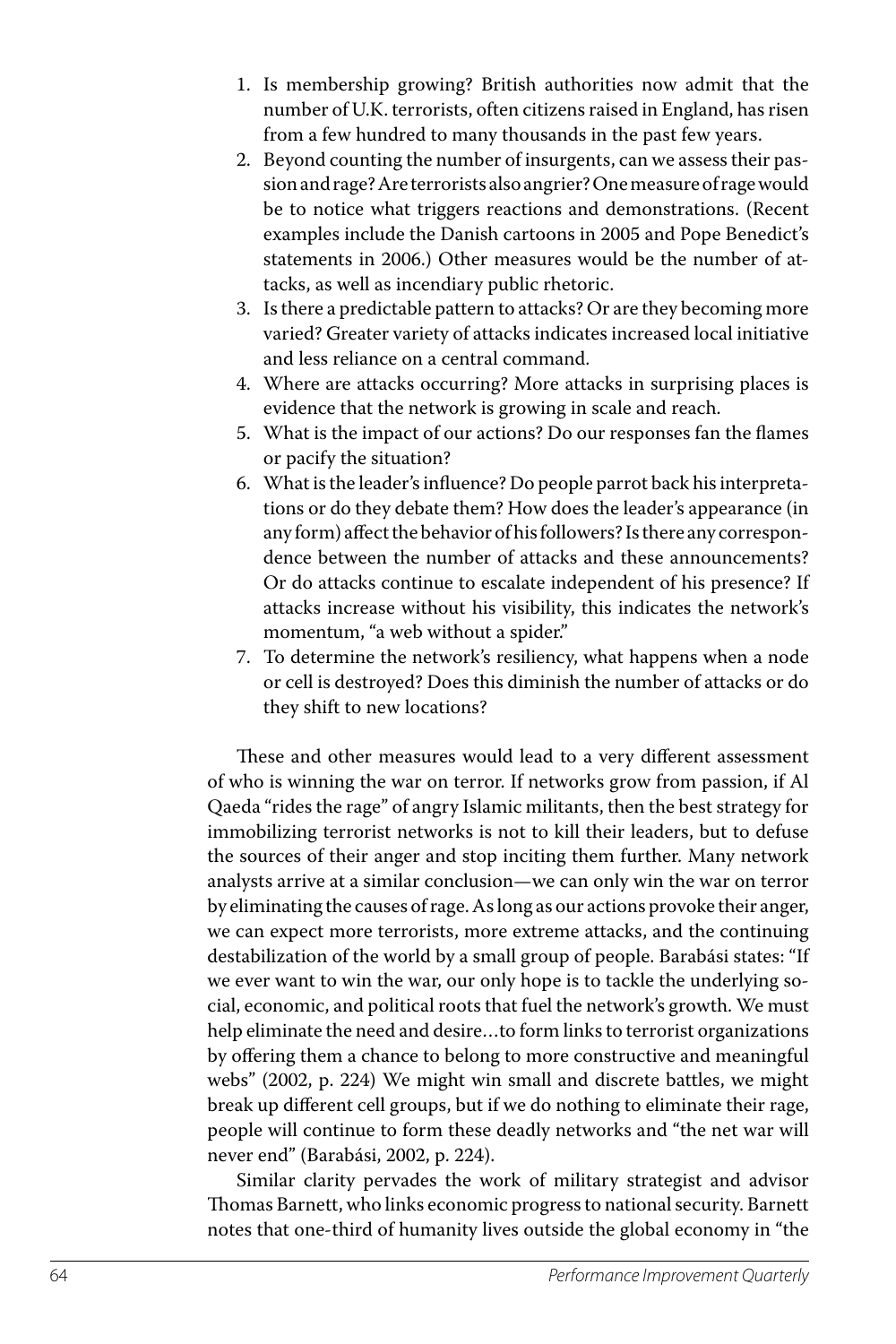Gap." Their economic poverty has serious consequences because, since the end of the Cold War, "all the wars, and civil wars and genocide have occurred within the Gap" (2005, p. xii). To achieve true security, we must ensure that these populations benefit from economic advantages, thus "eradicating the disconnectedness that defines danger in the world today" (Barnett, 2005, p. xii).

This is the real world that we resist seeing at our own imminent peril. If we continue to seek to control it by exerting ever more pressure on those who hate us, those who feel disconnected, those who are impoverished, we only create a future of increasing disorder and terror. But to see a new way out of this terrifying future, we must learn to understand and see the world differently. Einstein's wonderful counsel that no problem is ever solved by the same thinking that created it defines what we must

do. We must understand the behavior of networks in this densely interconnected world. We must understand human motivation and our astonishing capacity to self-organize when we care about something. We must understand that we lose capacity and in fact create more chaos when we insist on hierarchy, roles, and command and control leadership.

There is no more time to think about whether we need to make this shift. We can't afford to continue wandering blindly in the real world, interpreting events through the wrong lens, remaining oblivious to what's going on. But if we can become curious and willing students of life's dynamics, I know we will **If we continue to seek to control it by exerting ever more pressure on those who hate us, those who feel disconnected, those who are impoverished, we only create a future of increasing disorder and terror.**

discover surprising new capacities and insights. Whenever we humans see clearly and understand the real dynamics of any problem, we become brave and intelligent actors in the world. It is time to open our eyes, change our lens, and step forward into actions that will restore sanity and possibility to the real world.

#### **Author Note**

This article is adapted from the third edition of *Leadership and the New Science* (2006). San Francisco: Berrett-Koehler Publishers.

### **References**

- Arquilla, J., & Ronfeldt, D. (2001). *Networks and netwars: The Future of terror, crime, and militancy.* Washington, DC: National Defense Research Institute, RAND Corporation. Barnett, T. P. M. (2005). *Blueprint for action.* New York: G. P. Putnam's Sons.
- Barabási, A. (2002). *LInked: The new science of networks.* Cambridge, MA: Perseus Publishing.
- Capra, F. (1996). *The web of life: A new scientific understanding of living systems*. New York: Anchor Books.
- Filkins, D. (2005, December 2). Profusion of rebel groups helps them survive in Iraq. *New York Times,* 1.